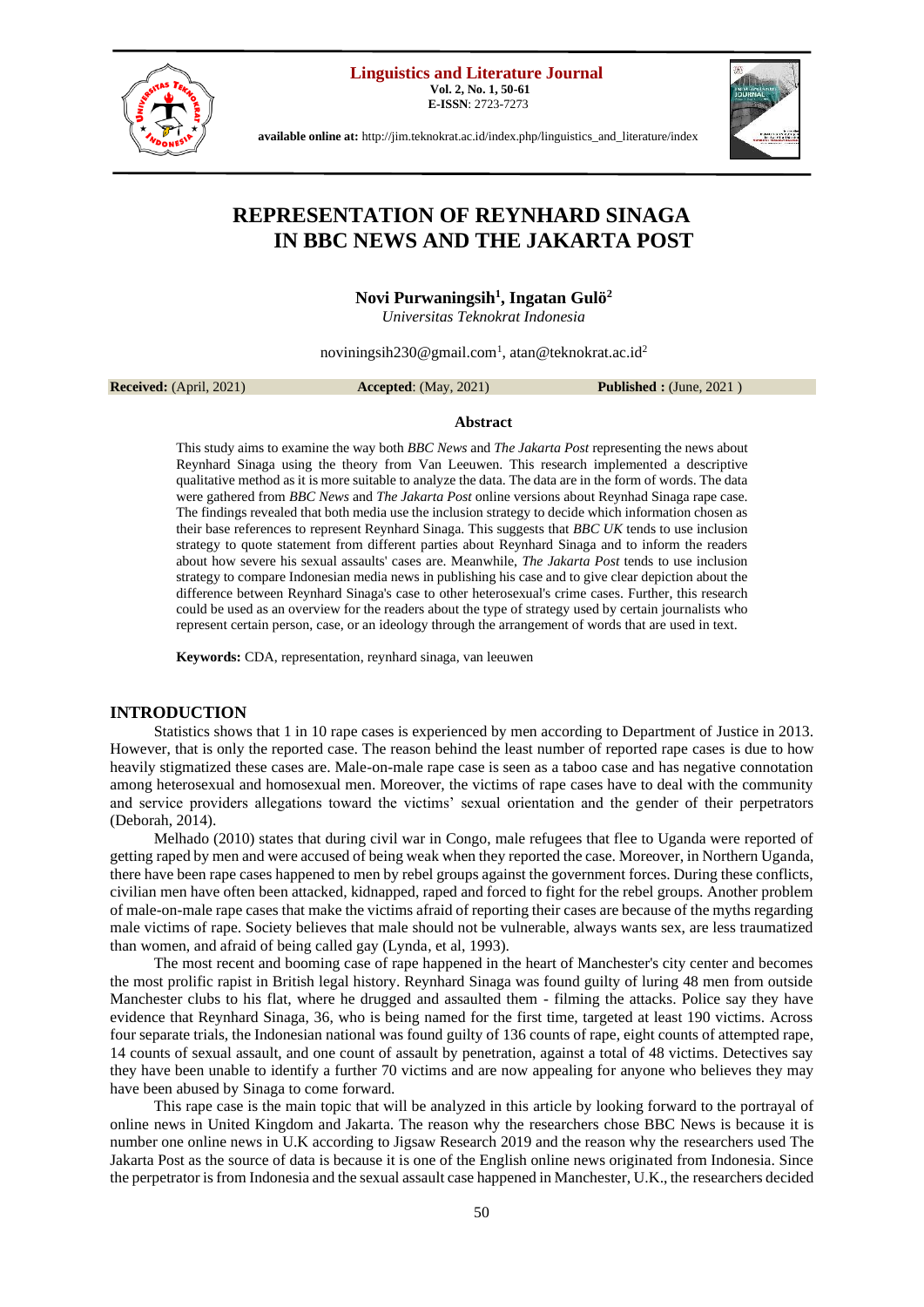to see the comparison on how these two online news media portrayed Reynhard Sinaga as the doer of male-onmale rape cases.

A Critical Discourse Analysis (later CDA) was applied to this research in order to reveal the arrangement of words that the online news use. Rido (2020) states that language can be used to convey ideas and desires. Unggul and Gulö (2017) state that language is used to convey arguments. This is confirmed by other researchers (Afrianto, 2017; Eklesia & Rido, 2020; Lestari & Wahyudin, 2020; Sari & Gulö, 2019)). This research used the theory of social actor by Van Leeuwen which specifically talking about social actors in a text. Van Leeuwen (2008) states that the use of representations in a text like news articles is aimed to suit the interest of the author in order to achieve their interest in shifting and giving information to society. Gramsci's (1971) states that a dominant bloc can determine what society perceives as common sense. The media is one of the dominant bloc that has the ability of determining, marginalizing, trivializing and constructing common by publishing frequent information to society. Therefore, media is able not only to shape the society's perspective but also to involve in law-making. The way they report cases especially about sexual violence is by choosing grievous rare incidents that have the ability to distorting people's view about crime. (Shelby & Hatch, 2014). Thus, the researchers were interested in analyzing *BBC News* and *The Jakarta Post* news on this male-on-male rape case of Reynhard Sinaga to see how both these media portrayed the perpetrator.

# **Social actor network theory**

Van Leeuwen (2008) theory is specifically talking about social actors in a text, how certain social actor is described having higher position than the other. Therefore, the theory will have two subchapters named exclusion and inclusion.

# *Exclusion*

The definition of exclusion is how the actor is being omitted in a social action by using some linguistic mechanisms. Exclusion is divided into two sub-divisions; suppression and backgrounding. Van Leeuwen (2008) states that what make them different is whether or not they leave trace within representation.

# *Inclusion*

Inclusion is how a social actor becomes the main actor to be discussed in a social action. Inclusion has some subcategories: Activation, Passivation, Participation, Circumstantialization, Possessivation, Personalization, Determination, Single determination, Indetermination, Genericization, Specification, Impersonalization, Abstraction, and Objectivation.

# **METHOD**

This research implemented a descriptive qualitative method as it is more suitable to analyze the data. Moreover, the reason behind why the researchers used this method is because the researchers had no control over the data. Litosseliti (2010) states that qualitative research concerned with structures, patterns and a textual description. The same method was also applied by other researchers (Mahendra & Amelia, 2020; Putra & Qodriani, 2017).

The data were gathered from BBC News and The Jakarta Post online version about Reynhad Sinaga rape case. The data gathered were only on January 2020 since this news was first published on that month and ended on the same month too. Therefore, there were 4 articles chosen (one article per week) from each news media under several considerations; (1) every week is expected to have new level of information about the case, (2) the articles are focusing on the perpetrator, since it is about finding the portrayal of the perpetrator.

Data for this study were analyzed through document analysis. First, the researchers collected the articles from BBC UK and The Jakarta Post about Reynhard Sinaga's rape cases on January 2020. Second, the researchers narrowed the data into small numbers by choosing 4 articles. Third, the researchers arranged the articles based on the time published. Last, the researchers looked carefully at words used in the articles. These steps were also applied by other researchers (Istiani & Puspita, 2020; Kuswoyo, 2020; Pranoto & Afrilita, 2020).

In order to categorize the social actor proposed by Van Leeuwen (2008), the researchers took these steps. First, the researchers read the data from the articles in order to get the overview of the news. Second, the researchers broke down the collected data, focusing on how Reynhard Sinaga was presented by both news media outlets. Third, the researchers categorized the data based on the theory proposed by Van Leeuwen in order to find how Social Actor Representation are used in presenting Reynhard Sinaga by both news media outlets. The data were categorized into inclusion and exclusion. Fourth, the researchers presented the data based on the categories. Fifth, the researchers identified the difference strategies between both of the news media when portraying Reynhard Sinaga. Sixth, the researchers presented the findings based on social actor network theory proposed by Van Leeuwen (2008.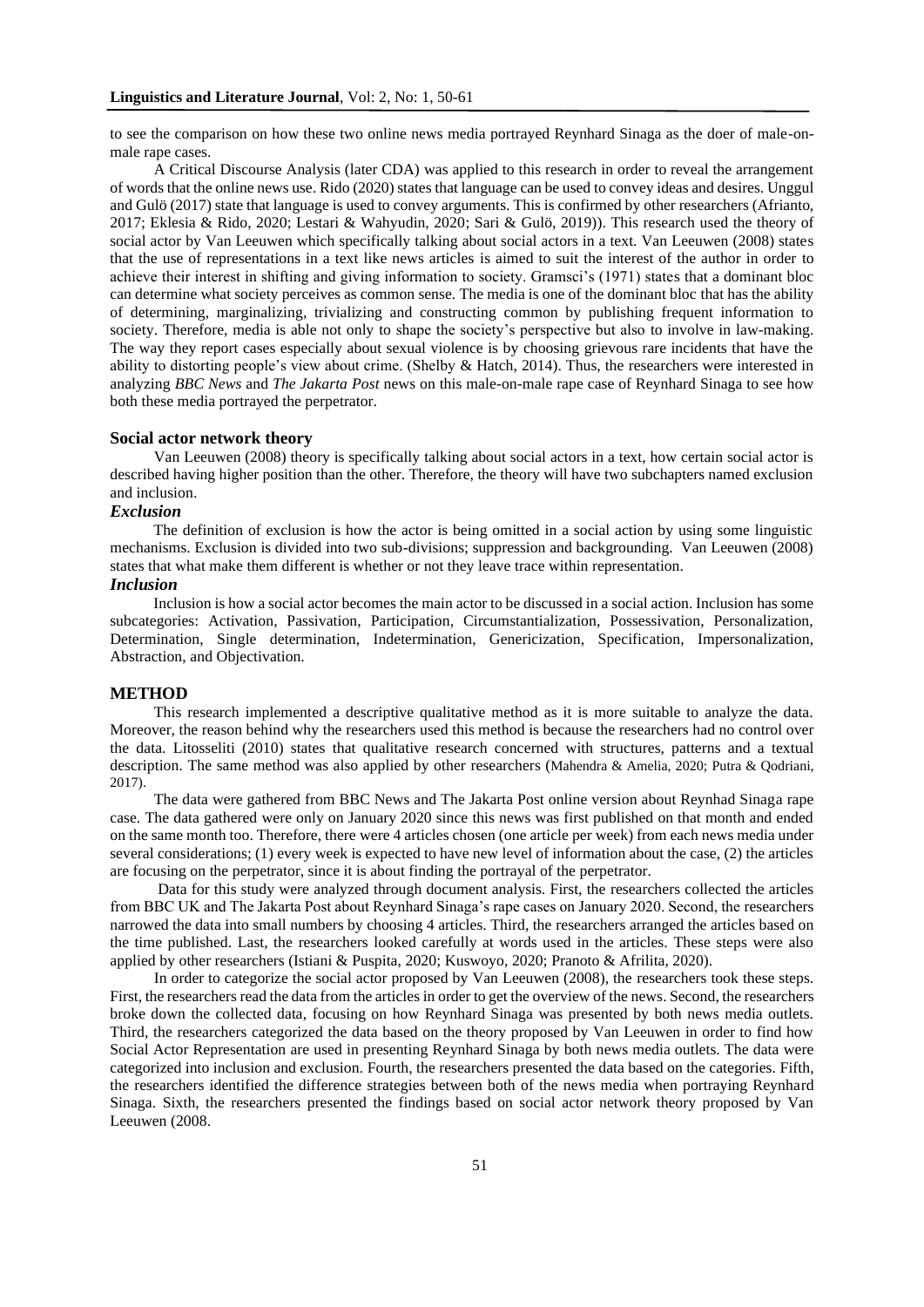# **FINDINGS AND DISCUSSION**

In this session, the data were arranged based on the sequence of theory's network in accordance with the number. The data are be divided into two categories which are exclusion and inclusion.

# **Exclusion**

In this part, the exclusion strategy was found in BBC UK and The Jakarta Post. However, from the findings, only BBC UK that use suppression (5 times) and backgrounding (12 times) strategies in representing Reynhard Sinaga, while The Jakarta Post only used backgrounding (9 times) strategy in representing the perpetrator.

## *Suppression*

The results of the study are presented in the form of graphs, tables, or descriptive, then the analysis and in the suppression, the representation of Reynhard Sinaga was omitted in the news articles in order to make the focus of the news shifted into focusing to talk about the victims. From the data that the researchers found, only BBC UK that used the suppression strategy to focus to talk about the experienced of the victim when they met the rapist. It can be seen through the analysis of the data below:

# **Datum 1**

*However, the man was unsure of the property in which he had been assaulted, meaning inquiries focused on two nearby hotels, neither of which had had any guests who matched the suspect's description. (BBC UK, January 6th, 2020)*

In the description above, BBC news uses passive agent deletion as a strategy to talk about the experience of the victim while omitting the perpetrator as a means to make the readers understand the sequence of the problems that occur so that all attention and sympathy will be given to the victim due to the representation written by the author which is talking about the unsureness of the victim upon what had happened to him. The datum that is taken from BBC UK in January shows that the use of suppression strategy is to direct the readers into focusing to one party and making the other party less valued by the readers. However, from the datum above, the author does not reveal the victim's identity in order to respect the privacy of the victim. The man in the datum is indicated as the alleged victim of Reynhard Sinaga because of the next information that the author writes about the description of the perpetrator that is not matched with the description of Reynhard Sinaga. This can be concluded that, using passive agent strategy makes the alleged victim is much appreciated regardless Reynnhard Sinaga is the one who assaulted him or not as compared to make the sentences become active, because the focus of sympathy will be less given to the victims.

# **Datum 2**

*Like almost every victim, he had no idea he had been raped. (BBC UK, January 6th, 2020)*

Meanwhile, another example of suppression strategy is used by BBC UK to focus on the victim. The datum above uses passive agent deletion as the author wants the reader attention still focusing on the feeling of the victim. In this case, he refers to the one of the victims of Reynhad Sinaga who has no idea that he is being raped until the police officers approach him. The story indicates that the party who received an impact of the perpetrator's action of sexual assault never expect that he is part of the victims of sexual crimes. The description of the datum implicitly states that there is other party who is part of the sexual assault, which is Reynhard Sinaga whom the author is omitted. By the fact that the perpetrator is omitted, it makes the readers focus on what the victim is experiencing. Thus, the perpetrator will not get a position to benefit, since his presence is omitted in the news. It is different when the sentence becomes active such as, Reynhard raped him. This sentence put the focus to the perpetrator that makes the victim less valued by the readers.

## **Datum 3**

*He quickly left, but later that day had flashbacks of being sexually assaulted and - two days afterwards - he called the police. (BBC UK, January 6th, 2020)*

The datum presents an information about the victim's traumatizing story about his memory of being raped by the perpetrator. It can be seen through the action that he took two days later after knowing he was assaulted. The sentence focuses to talk about the victim's point of view as a means to make the readers understand the impact of sexual assaults to someone. However, this strategy makes the perpetrator be benefitted since the society put less attention to him.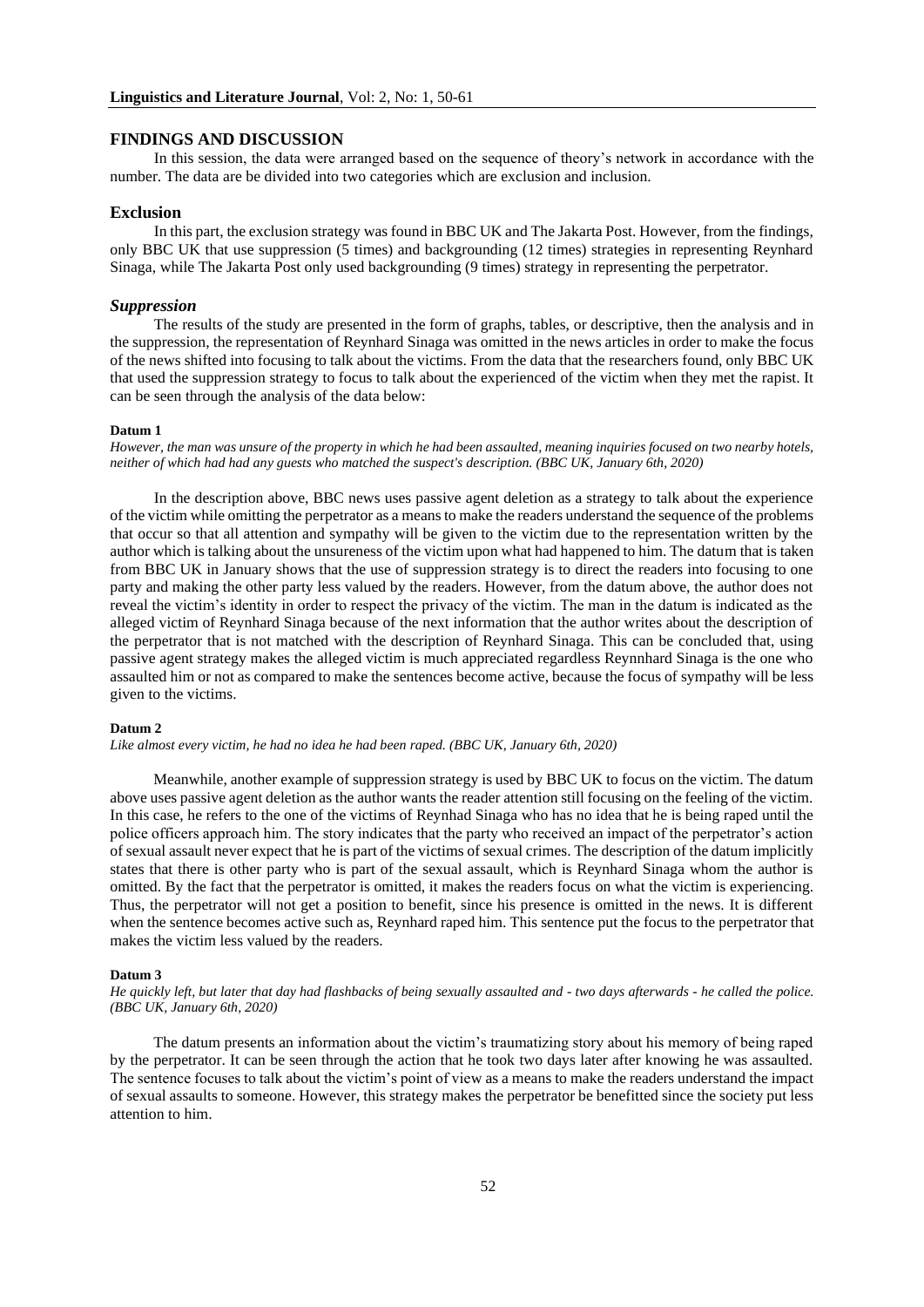# **Datum 4**

*"One victim, who woke up naked on Sinaga's floor feeling nauseous and panic-stricken, came to the conclusion he had been drugged, telling his fiancé about that suspicion but not about the condition in which he awoke."(BBC UK, January 6th, 2020)*

The datum provides information about how the victim felt when the victim was conscious and confused because she was naked. After that, it can be seen from the actions he took by contacting his girlfriend. This sentence focuses on talking about the feelings the victim feels like a means for the reader to understand the impact of sexual violence on someone. However, this strategy actually makes the perpetrators succeed in unleashing their actions (Ivana & Suprayogi, 2020).

# *Backgrounding*

In this part, both media use the strategy of backgrounding where the perpetrator is mentioned elsewhere in different sentences or different clause in a sentence. This strategy is used to make the readers able to understand an information better before coming to a conclusion about the perpetrator to make the image of the doer becomes retarded. However, both media use this strategy with different goal. BBC UK uses this strategy to quote the victim's statement upon their opinion towards the perpetrator. However, in The Jakarta Post, it uses this strategy to compare the Indonesian media and Western media that report Reynhard Sinaga's cases. In conclusion, both media present this strategy to delay an information about the doer. The data will be explained below:

#### **Datum 5**

*To him, Sinaga "didn't seem like an imposing character" and during their conversations in the apartment, he appeared to be "an honest, motivated person" with an interest in academic research. (BBC UK, January 6th, 2020)*

The datum confirms that the actor of the article is still focusing on the victim's point of view which is talking about his impression of the doer. The explanation about the victim's impression is very clear that he never expects the person that he met involved in sexual assaults. Sinaga "didn't seem like an imposing character" this clearly explains the perpetrator's character that is not having any dangerous sign to the victim. Moreover, the way the author quote the victim's statement about Reynhard sinaga's behavior such as an honest and motivated person is intended to make the readers can conclude the idea that criminals can be so manipulative just to convince the victim that they are trustable person. Furthermore, the author delays the appearance of the doer in the first clause as an intention to emphasize the first impression of the victim towards the perpetrator by giving different point of view as oppose to the real behavior that the perpetrator has. In this datum, the readers are invited to pay attention to the victim's point of view to make the perpetrator less valued the good behavior of the perpetrator that is written in the following clause.

## **Datum 6**

*Ian Rushton, from the Crown Prosecution Service, said he thought Sinaga took "a particular pleasure in preying on heterosexual men". (BBC UK, January 6th, 2020)*

The strategy that BBC UK applies in backgrounding strategy is still using the perspective of the third person. However, to differ the information, the author chose different opinion from different person. In the datum, the focus is given to Ian Rushton as the Crown Prosecution Service to explain about Sinaga's sexual preference to heterosexual men. This datum shows different information that will change the readers' perspective that previously might think that Reynhard Sinaga is liking any type of men into thinking that he more prefers heterosexual men over homosexual men. Moreover, by choosing different perspective from different people outside of the victims but still has relation with the case makes BBC UK news gives more complete information to the readers. In this backgrounding strategy, by using more valid opinion from the prosecution service about Reynhard Sinaga's sexual preference will make the readers accept the information more rather than if the opinion comes from common person.

## **Datum 7**

*At home, however, media observers have found that some Indonesian media, in reporting the case, violated journalistic standards by promoting views and probing into Reynhard's personal life that could further damage the credibility of journalism in Indonesia. (The Jakarta Post, January 14th, 2020)*

The Jakarta Post uses backgrounding strategy to inform about Reynhard Sinaga is because the author wants the reader put more intention into how the Indonesian media keep informing him by spreading his personal life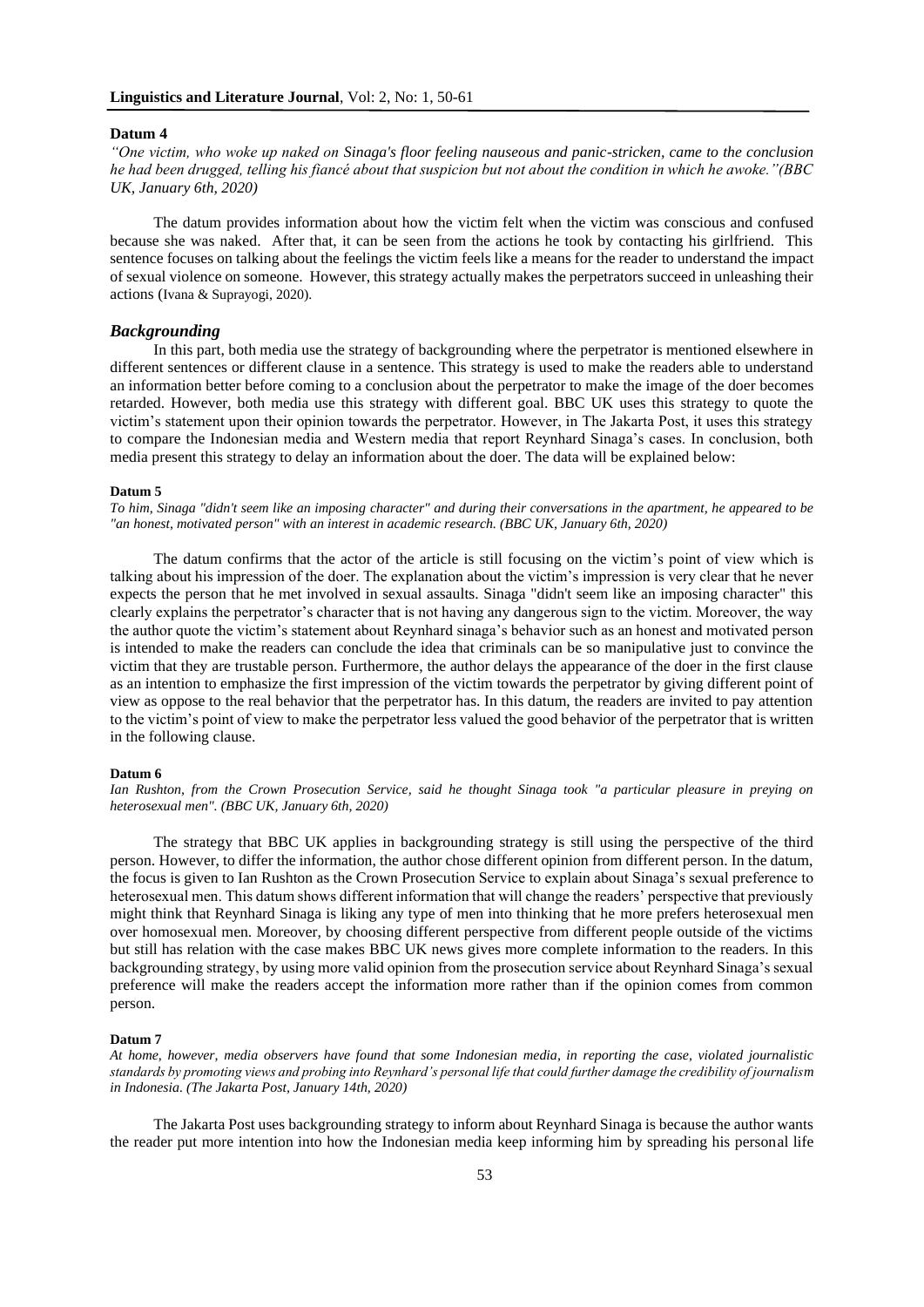# **Linguistics and Literature Journal**, Vol: 2, No: 1, 50-61

that is not necessary to be published. Further, by delaying the depiction of Reynhard Sinaga in the following description makes the reader focus to recall or remember any news that the Indonesian media had published. Thus, this backgrounding strategy will less valued the main actor that should be discussed. Moreover, by giving short critic about what happen with Indonesian journalists, will make the readers able to differentiate what kind of information about Reynhard Sinaga that they should take and not take. Thus, this strategy is used by The Jakarta Post is to actually help the readers focus and to protect the perpetrator about his personal life that should never become public's consumption.

## **Datum 8**

*According to her, some media published stories about "the danger" of freedom of expression and social interaction in their follow-up to the news of Reynhard's sexual assaults. (The Jakarta Post, January 14th, 2020)*

In the datum, The Jakarta Post uses backgrounding strategy to make the readers focus on the opinion that is stated by her. Thus, by using infinite clause-ing, the author tries to delay the appearance of the perpetrator's sexual assault to make the reader focuses to understand that there are some media that published the issue about the danger of freedom and social interaction by exploiting Reynhard Sinaga's case (Fithratullah, 2021). In this datum, the readers are invited to give their opinion whether it is acceptable or not if several media make use of Reynhard Sinaga's case to benefit the media themselves. Thus, this backgrounding strategy is used by The Jakarta Post to shift the focus of the reader into any other news that according to The Jakarta Post it is equally important with the case of Reynhard Sinaga.

#### **Inclusion**

In this part, the researchers found both BBC UK and The Jakarta Post used inclusion strategy. However, there are some sub-categories in inclusion that are not used by both media. In BBC UK and The Jakarta Post, impersonalization is not used. Both media are using activation, passivation, participation, cirumstantialization, possessivation, and personalization. The data will be presented below:

# *Activation*

In this part, it can be concluded that both media are majorly use activation to represent Reynhard Sinaga. The way the media use this strategy to explain about the status and image of Reynhard Sinaga before and after the sexual assault case that makes him has to undergo several court process and investigations. Thus, from the way both media use this strategy, it can be concluded that The Jakarta Post and BBC UK have similar information to represent Reynhard Sinaga, such as talking about his status as the most prolific rapist in the history of UK.

#### **Datum 9**

*Reynhard Sinaga is the UK's "most prolific rapist" ever. For several years, until he was caught in 2017, he preyed on young men enjoying a night out. (BBC UK, January 6th, 2020)*

In this part, the use of activation strategy is to make the readers able to conclude how severe the wrong action that dragged Reynhard Sinaga into UK's court. From that statement, the author is directly introduce his status as the most prolific rapist to create bad nuance of the readers toward their view about the perpetrator. The way the author claimed him as the most prolific rapist ever in the UK history concludes the message that Reynhard Sinaga is hard to be forgiven. The description of most prolific means that he has been gone beyond the existing rape case that had ever happen in the UK. This depiction is considered negative depiction, since sexual assault cases are considered crime in the eyes of law. Moreover, the way BBC UK adds information about Reynhard Sinaga's sexual assault activities that had been done by him for years until 2017 invites more angry readers. The way he is described that he was doing it for years justifies the first premise that he is the most prolific rapist because of the time span that the BBC UK's author putted in the news article. Moreover, reynhard Sinaga is also explained as someone who preys on a young men in a night out specifies the targeted victims that Reynhard Sinaga is looking for. As in the fact that a night out in the UK are places that only allow specific ages as they involve 18+ activities. This specific victim that he wants depicts the idea that he is looking for vulnerable victims who are drunk as in the most news articles he is looking for a very drunk person. Moreover, the description of victims that Reynhard Sinaga preys on are those who are still young. This description makes the readers can draw the conclusion that the perpetrator are looking for a very specific victim, not only he must be drunk but also young. This activation strategy is used by BBC UK to describe the perpetrator current status in the eyes of law and his targeted victims.

#### **Datum 10**

*Reynhard Sinaga, a 36-year-old postgraduate student, had made this his home for more than seven years, living in a rented flat just a few moments' walk from Factory Nightclub. (BBC UK, January 6th, 2020)*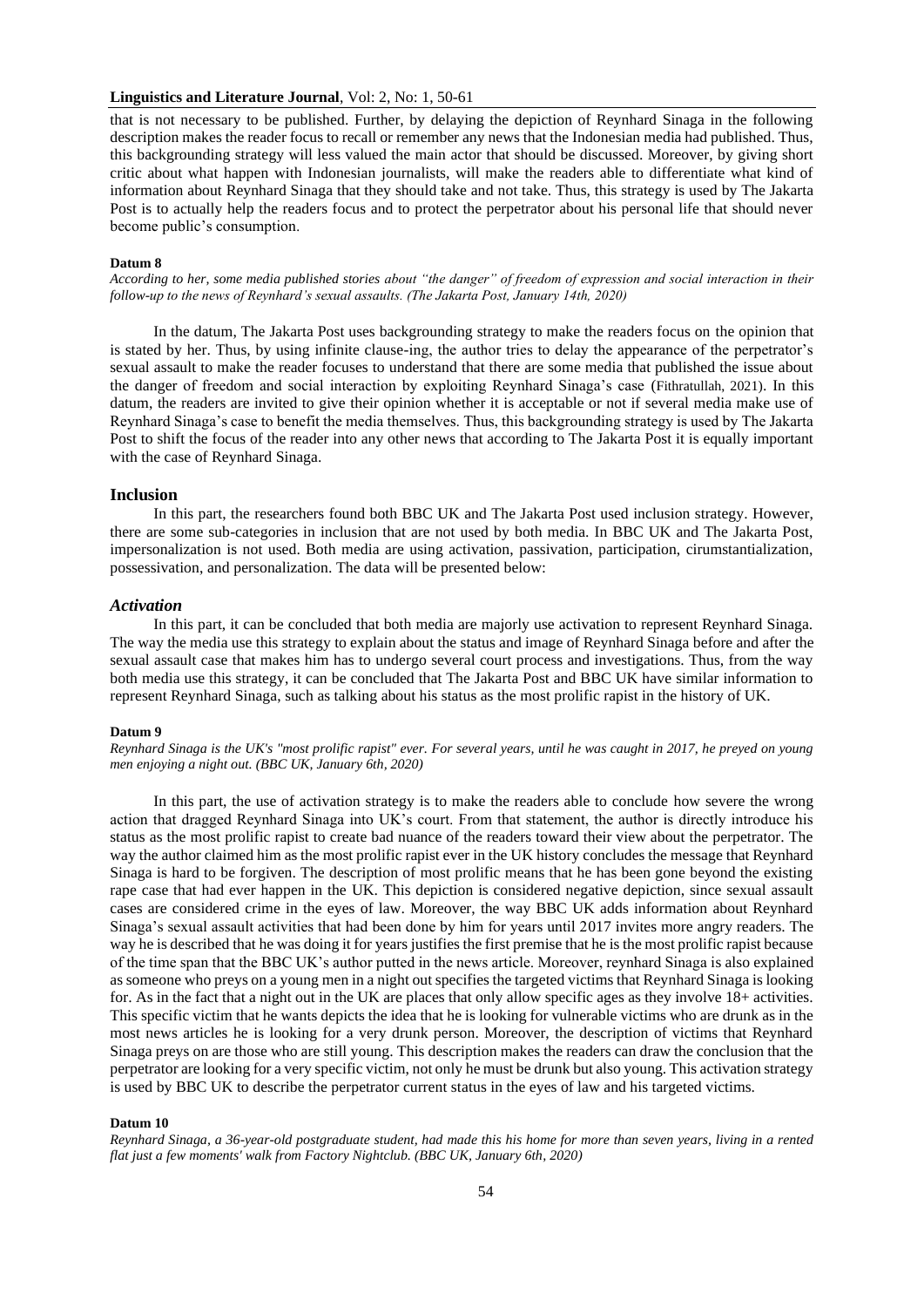# **Linguistics and Literature Journal**, Vol: 2, No: 1, 50-61

In this strategy, the author uses activation to explain about Sinaga's home in the UK that is considered as his rented flat where he did his illegal sexual activities. The way the author states the perpetrator's age and describing that he has been living the rented flat for seven years to make the readers can calculate since what age he starts to live his rented house. Moreover, by the author giving information that the house is near the Factory Nightclub makes it obvious that the reader can implies the message well into thinking that he will directly bring the victim to his rented flat. This sends the nuance that the perpetrator's rented flat where he is living is a part of his strategy to smoothen his crime action considering how near the flat is to the nightclub where he searches for his victim. The activation strategy that BBC UK uses to make the reader can have depiction towards where Reynhard Sinaga took his victims and where they will be carried to.

# **Datum 11**

*"Sinaga, who was a post-graduate student living in Manchester, would wait for men leaving nightclubs and bars before leading them to his flat in Montana House, Princess Street." (BBC UK, January 15th, 2020)*

 In this strategy, the author uses activation to describe Sinaga's activities in the UK as he waits for his victim to be taken to his rented flats where he engages in illegal sexual activity. The way the author states the background of the perpetrator who is a post-graduate student and illustrates that he will wait for the victim and bring him to a rented house. In addition, the information that the author provides that the house is close to the Factory Nightclub makes it clear that the reader can conclude that the perpetrator had planned it.

## **Datum 12**

*Over the week, Reynhard Sinaga, a 36-year-old PhD student living in the UK was on the front pages of worldwide news outlets after he was convicted of 159 counts of rape against men in Manchester. Police believe that Reynhard attacked at least 195 men during the 2015-2017 period based on the videos he recorded during the attacks on his two iPhones. (The Jakarta Post, January 9th, 2020)*

Quite the same with BBC UK, The Jakarta Post uses activation strategy to describes about convicted rape case that he had done in Manchester by describing his age first, before stating how many counts of rape that he is convicted to. In this case, The Jakarta Post uses activation to specifically talking about the number of rape that Reynhard Sinaga had done and how many men he was attacked in the spare of 2 years from 2015-2017. The detail information that The Jakarta Post is using before using the activation strategy is to give clear description about who the perpetrator is and what did he do before he got convicted. The information stated that Reynhard Sinaga is a 36 year old PhD student send the nuance that he is a well-educated person as the news states that he has degree as professor. However, the following explanation about his illegal activities and the number of counts of rape that he did is summarizing the information that not all well educated person understand what is illegal and legal. Thus, the readers will draw a conclusion that well educated person does not determine the good personality of a human. Moreover, the way the author states how many men he was attacked in the span of 2 years based on the evidence that are found from the video, gives the readers clear depiction about how bad the perpetrator is that is having no heart and not having to understand about the consequences that he is going to accept.

#### **Datum 13**

*Reynhard earlier lived in Indonesia, where those known as LGBT are stigmatized. (The Jakarta Post, January 9th, 2020)*

In this case, The Jakarta Post uses the activation strategy to describe about the country where he was lived, which is Indonesia. As the following description explains about how Indonesia stigmatizes LGBT concludes the implicit information that the author is wanted to express. From that point, the readers can conclude that Reynhard Sinaga's case is considered taboo in Indonesia as his sexual assaults involves man-to-man rape case. It means that, Reynhard Sinaga is highly not tolerated by Indonesians. Moreover, the information that the author gives about LGBT in Indonesia that is still stigmatized and the way the case of Reynhard Sinaga is reported implicitly states that LGBT community in Indonesia might get disadvantage from this case.

# *Passivation*

In passivation strategy, there is slight difference that can be conclude by the researchers. In this strategy, BBC UK and The Jakarta Post use passivation to describe about the number of assault that Reynhard Sinaga did. However, the difference that can be highlighted while both media used this strategy is to explain about victim's point of view about Reynhard Sinaga and to explain the result of Reynhard Sinaga wrongdoing that impact vulnerable party.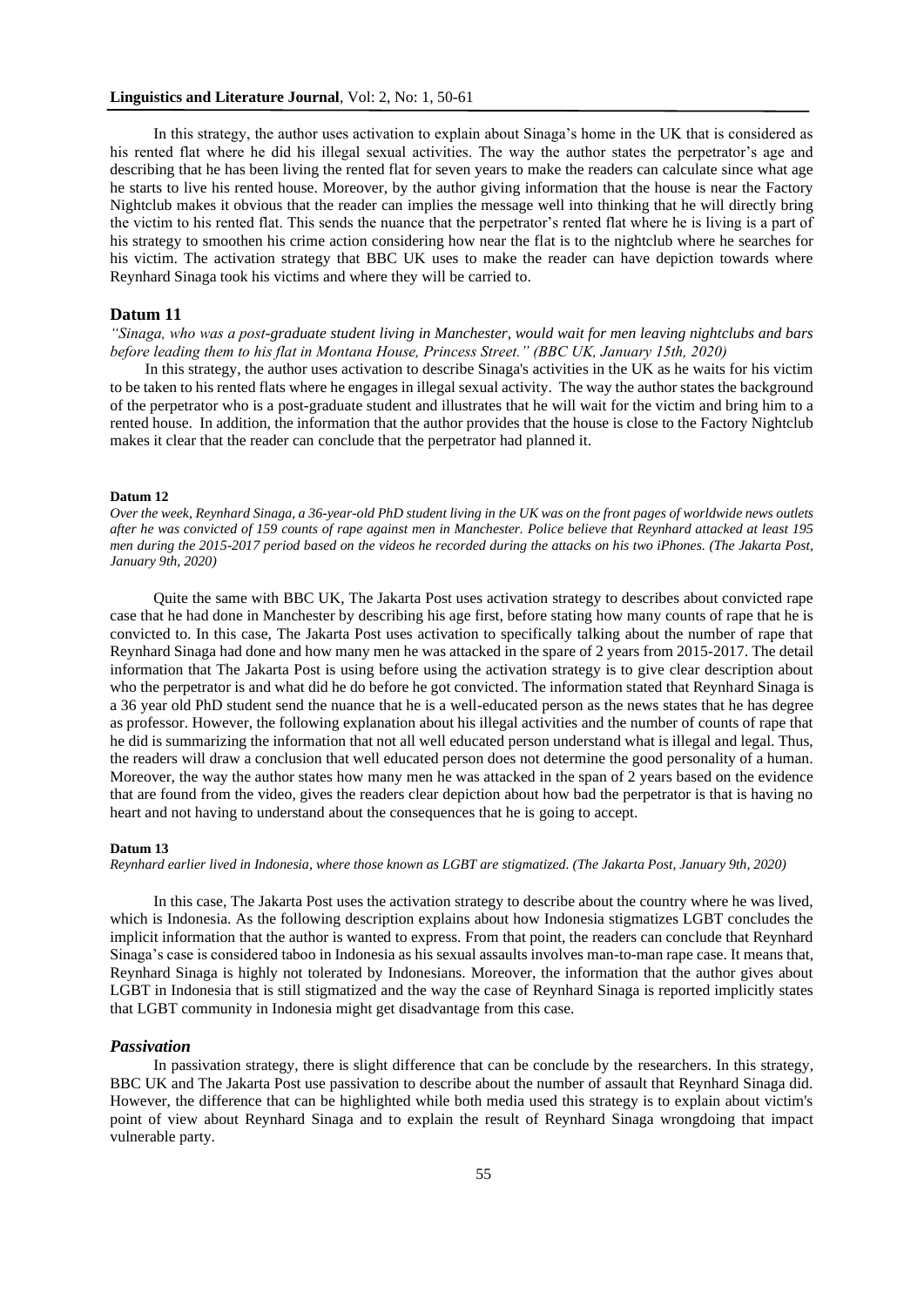#### **Datum 14**

*He has been found guilty of drugging, raping and sexually assaulting 48 men, but police believe they are among at least 190 victims. (BBC UK, January 6th, 2020)*

Passivation strategy is used by BBC UK to express undergoing activities that the perpetrator had done. From the statement that the author express, it can be seen that Reynhard Sinaga did several actions to the targeted victims. It is clear that he is not only sexually assaulting 48 men but also dragging and raping them as consequences. Moreover, by the way the author uses the statement from police, that the perpetrator at least had drugged, raped, and sexually assaulted for at least 190 victims which are 3 times higher than the evidence make the readers able to depict how horrendous what the perpetrators did in his life. It gives conclusion that the author uses passivation to tell the readers about undergoing activities that able to make the perpetrator is being arrested. It adds more conclusion that using this strategy can add more information to the reader.

## **Datum 15**

*Another victim believed Sinaga had been "really nice and had looked after him". (BBC UK, January 6th, 2020)*

In this case, passivation is used by the author to quote a victim's opinion about Reynhard Sinaga's character towards him. In the article it is stated that Reynhard Sinaga is considered as kind and concern. Thus, it implies the fact that to get the victim's trust, he must manipulate the victim into thinking he is good and will not harm the victim. This passivation strategy is used to make the readers focus toward the victim's impression and make the perpetrator as if has good character. Thus, the horrendous crime he did will be less valued by the readers. This strategy is applied by the author to make the perpetrator becomes the object of the sentence. It means that, the author does not want the reader shift their focus to know about the perpetrator's point of view. Rather, the author wants the focus to be given to the victim.

## **Datum 16**

*Reynhard Sinaga, an Indonesian, who has been convicted of over 159 offenses against 48 men between January 2015 and June 2017. The 36-year-old is a PhD student at Leeds University in the United Kingdom, and has been named as "Britain's most prolific rapist". (The Jakarta Post, January 9th, 2020)*

In this case, passivation js used to inform the reader of the number of offences that Reynhard Sinaga should accept against 48 men between January and June 2017. This passivation is used by the author to highlight the number of crimes that Reynhard Sinaga did over the spare time of 2 years. The passivation strategy is used by the author to solely to highlight his crime, which make the readers easier to draw the conclusion about how many crimes Reynhar Sinaga did. Moreover, passivation is also used by the author in the following sentences to declare the status that the perpetrator has after his crimes are revealed to the public. The status that he receives is Britain's most prolific rapist. Most prolific rapist means that the doer had targeted the hugest victims then the existing rape crimes that ever exist in Britain. This to conclude the point that the author wants the readers know that Reynhard Sinaga has broken the existing rape crime record. It concludes the point that he is the number one most evil rapist in Britain. The image that is portray by the author is used to give negative tribute and to make the society well aware about his prolific crime.

#### **Datum 17**

*Indonesian media has reported the case differently. Sinaga's case has been sensationalized and used to justify homophobia. (The Jakarta Post, January 30th, 2020)*

In this case passivation is used as the strategy to compare Indonesian media and other country's media. In this strategy, Reynhard Sinaga is putted in the sentence as a complementary sentence that is used to highlight the differences between Indonesian media and another country's media that implicitly stated by the author. However, without stating it, by using this passivation strategy, the readers can easily conclude the point that the author is trying to deliver. Moreover, by using the passivation strategy, the author use Reynhard Sinaga as the new example that certain people use to justify homophobia. In brief conclusion, the author is trying to deliver a message that Reynhard Sinaga only adds more reason for homophobic people to hay LGBT even more. Therefore, the readers can understand that because of Indonesian media that are sensualizing Reynhard Sinaga only bring harm to the vulnerable party who do not wrong at all. Which, in this case is LGBT community.

# *Participation*

In this strategy, the participation that can be found is only in BBC UK news article. The strategy is used to give the information to the readers about clues that can be used against Reynhard Sinaga. In this case, Reynhard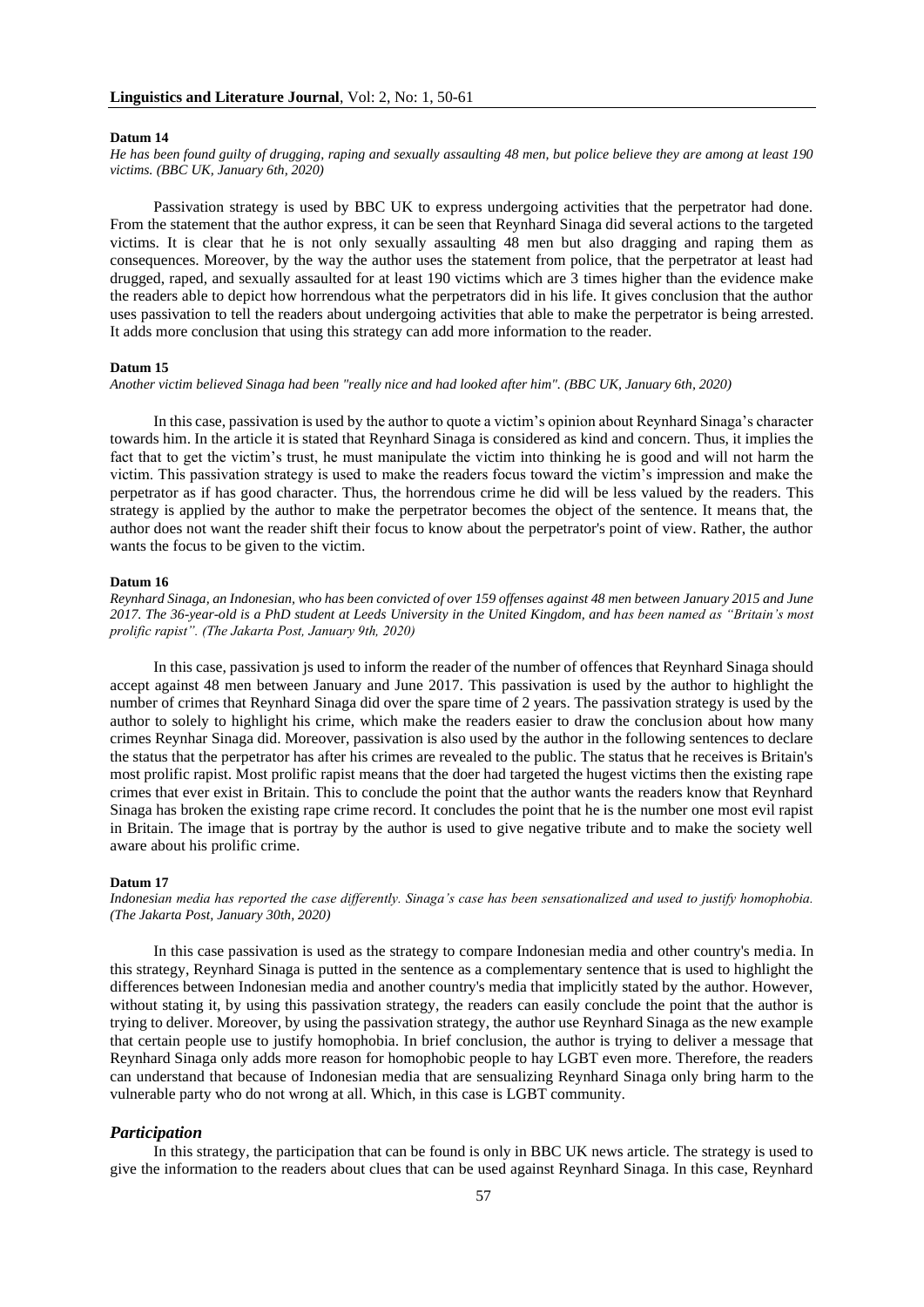Sinaga is used as participation to highlight what police had and might found about the potential victims that have not putted in the list of Reynhard Sinaga's victim.

#### **Datum 18**

*Police found more than 100 of the men from clues in Sinaga's flat. But the identities of 70 men have not been established and police are now appealing for anyone who believes they may been abused by Sinaga to come forward. (BBC UK, January 6th, 2020)*

In the datum above, Reynhard Sinaga is represented to reveal the clues that is found in his flat. The clues derive police to find more than 100 men that were assaulted by the perpetrator. Reynhard Sinaga is putted as the participant in this case in order to make the information clearer that the information the police find is exactly from Sinaga's the rented flat. The following sentence support the previous sentence talking about Sinaga. In the next sentence it explains that the rest of the victim have not been able to be identified by the police. Therefore, the police asks anyone who believes they have ever gone to Reynhard's flat to come forward to the police. The following sentence shows that the cues that police found do not enough to find the entire Sinaga's victim.

#### **Datum 19**

*A Greater Manchester Police spokesman said: "We are aware of a number of social media posts circulating which may identify potential victims of sexual offences in connection with the live investigation into Reynhard Sinaga. (BBC UK, January 9th, 2020)*

In this case, Reynhard Sinaga is putted as participant in order to explain about the recent social media post that may lead to the new finding of potential victims. Reynhard Sinaga is presented to close the sentence in order to shift the focus of the readers about what kind of social media posts that will help the police in finding his victims. Thus, what the readers will be curious about is about the content of Reynhard Sinaga's social media posts, not about his general information, such as his age, the victims that he had assaulted, etc. The author puts Reynhard Sinaga as the participant in the sentence because the author is intended to make a police Manchester becomes the main focus of the reader about his ability to find the potential victims. It is concluded like that because the Manchester police is described as great by the author. It means that, inherently the author is trying to give compliments to the police. Thus, it will make the image of the police in the eyes of the readers good.

## *Circumstantialization*

The data presented below are data that use circumstantialization strategy. Both of the media are using this strategy in order to add specific place that has relation with the sexual assaults committed by the perpetrator, to tell the characteristic of the perpetrator and to compare certain issue with what Reynhard Sinaga does.

## **Datum 20**

*Beyond that, you come to a stretch of road bordered by nightclubs - Factory, Fifth, Joshua Brooks - a big part of the city's vibrant nightlife. (BBC UK, January 6th, 2020)*

In the datum presented above, the circumstantialization that is used is by. It is used to explain about a place where Reynhard Sinaga finds his victim to be invited to his rented flat. The use of circumstantialization give more specific information implicitly about the time that Reynhard Sinaga takes his action which is in at night that is presented after the circumstantialization. Thus, the reader can grab new information about where and what time the crime is taken place.

## **Datum 21**

*One was waiting for his girlfriend outside Fifth Avenue nightclub - since renamed Fifth Manchester - when he was approached by a "small Asian guy" who seemed harmless. (BBC UK, January 6th, 2020)*

In this part, the circumstantialization that is used is by. However, the difference between the previous analysis is that, the circumstantialization strategy is to give physical appearance information about Reynhard Sinaga that is seen as small Asian guy who is not showing any threatening character. Moreover, this description about Reynhard Sinaga is used to tell the readers about the first experience of one of Sinaga's victims about their first meeting. It is ecplained that, in finding the victim, Reynhard Sinaga is the first inisiator to start the conversation by approaching his victim first. Thus, the reader can depict that Reynhard Sinaga is always approaching his victim by playing his harmless character, so the victim will not feel threaten.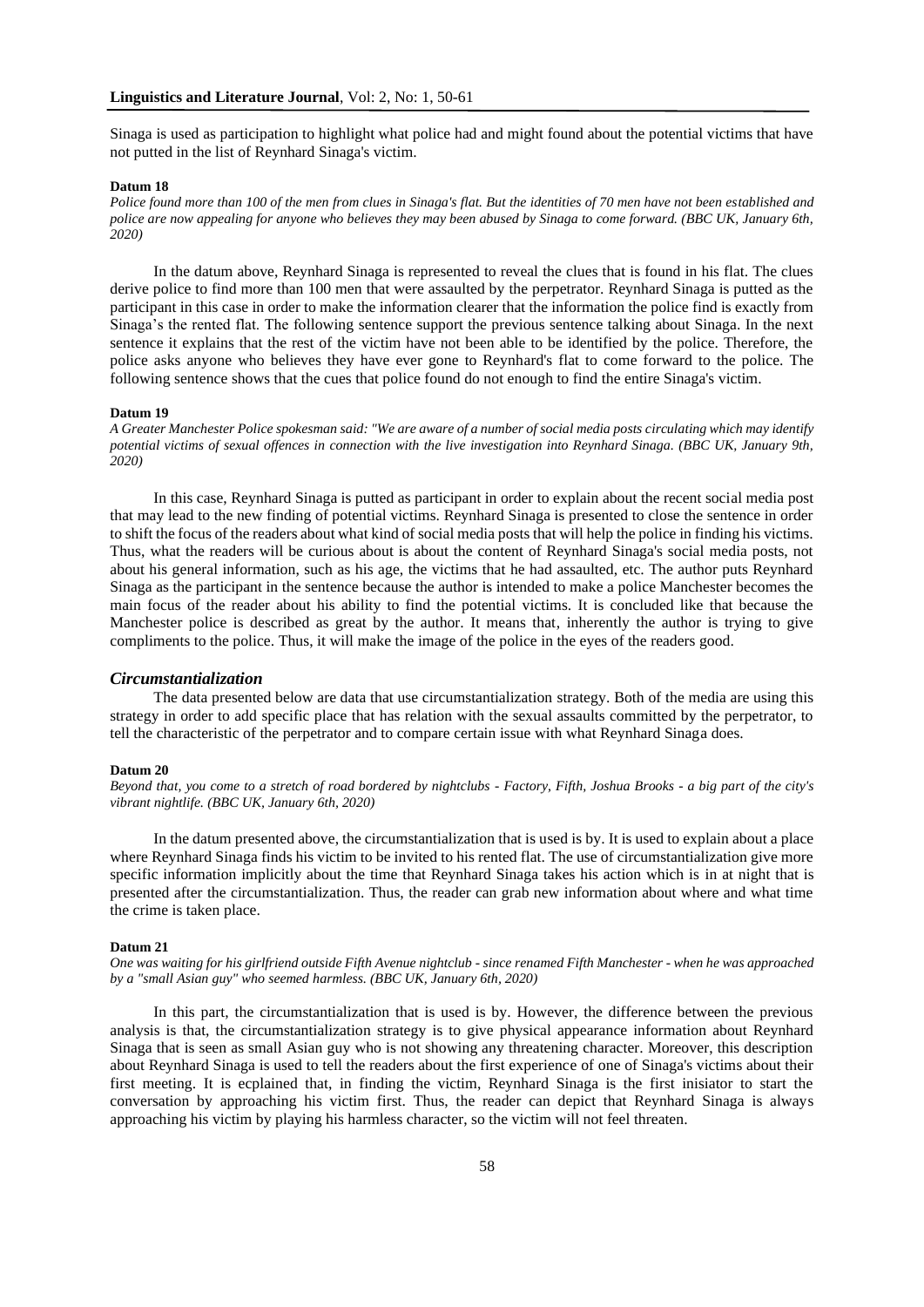#### **Datum 22**

*So, let us now compare Reynhard's case with other horrendous crimes committed by people considered heterosexuals. (The Jakarta Post, January 9th, 2020)*

In the datum above, the use of circumstantialization of with and by are to compare Reynhard case to another crimes commited by heterosexuals. The author tries to differenciate Reynhard Sinaga's case by using sexual orientation is because the author wants to inform the reader that Reynhard who is consider homosexual and another criminals who are consider heterosexual give different impact that has not been stated yet by the author. The differentiation that the author gives, emphasize the point that the crime commited by homosexuals are still seen different by certain parties.

## **Datum 23**

*"The media in Indonesia is trying to contextualize the case by looking into Reynhard's family background, his ethnicity and his past personal life and actually presented unrelated opinions with regard to his crimes. (The Jakarta Post, January 14th, 2020)*

In this part, the use of circumstantialization is to inform the reader about what Indonesian media publish to be like that, but the Indonesian media rather focus to the other information surrounding Reynhard Sinaga, such as his family background, his ethniciry, and his past personal life. The author tries to tell the readers that the information that Indonesian media publish are not necesaary

# *Personalization*

In this case, both media are using determination strategy as a purpose to give the readers understanding about Reynhard Sinaga's information. These strategies are used to give more detail information, to add more comparison and to add parable example that are intended to make the readers understand the information better.

#### **Datum 24**

*Sinaga, originally from Indonesia, was a perpetual student. He already had four degrees and was studying for a doctorate. By night he was a serial sex offender. (BBC UK, January 6th, 2020)*

The datum above used determination that belong to the subcategories called categorization. It can be realized through the way the author uses job and activity to describe the perpetrator. The author emphasize that Reynhard Sinaga was a student to tell the readers that he is well-educated person that has for degrees and still pursuin his doctorate. It is used to make the readers have depiction that despite his horrendous crime, he has good education background. It is used to benefit the perpetrator. However, the author tries to highlight the information in the following sentence about Reynhard Sinaga's activity besides being a student, which is he is a serial sex offender. This information is used to make the readers understand that the author is not valued Reynhard Sinaga's background education and to make the readers understand that not all criminals always come from uneducated people.

# **Datum 25**

*Reynhard Sinaga, a 36-year-old postgraduate student, had made this his home for more than seven years, living in a rented flat just a few moments' walk from Factory Nightclub. (BBC UK, January 6th, 2020)*

In this part, the author uses identification strategy that belonged to determination. This strategy is used to highlight the age of the sexual offenders to inform the readers that the perpetrator did hid crime in such a young age. Thus, the readers can use his age information to understand the clear depiction that the author is trying to state in the following explanation that he is a postgraduate student and has done the crime for more than seven years. Thus, the readers can calculate by themselves since what age the perpetrator stars his crime.

## **Datum 26**

*Most Indonesian media extensively focused on Ryan's sexual orientation, as if the murderer's identity as a gay person was the cause of his horrendous crimes. Meanwhile, while most British mass media outlets mention that Reynhard's victims are males, they do not discuss his sexual orientation at length. Yet type in Reynhard Sinaga and gay or LGBT on Google, and many reports in Indonesian appear. Indeed, Reynhard's sexual orientation is paraded on the titles of several Indonesian reports. (The Jakarta Post, January 9th, 2020)*

In this part, the strategy that is used by The Jakarta Post is differentiation. This strategy often use to differ the case of the social actor with another related case. In the datum above, The Jakarta Post is trying to differ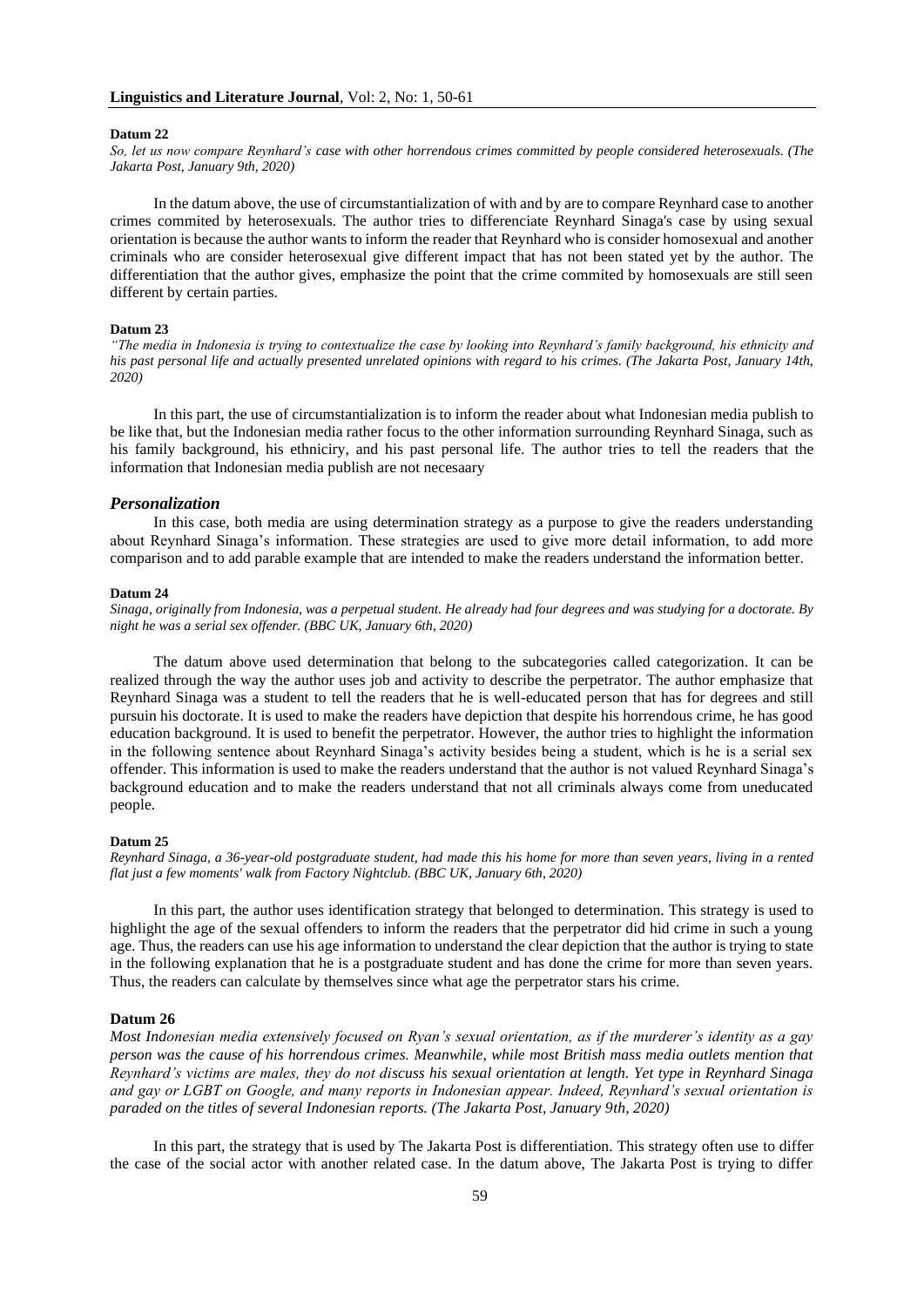Reynhard Sinaga that is represented in most Indonesian and British media. The author is trying to tell the readers how most Indonesian media represents Sinaga by using his homosexual identity and how British media do not mention his sexual orientation at all. Thus, the author invites the reader to be aware of the differences that Indonesian and British media have in representing Reynhard Sinaga.

#### **Datum 27**

*No one claims that straight men rape because of their sexual orientation. Therefore, it is ludicrous to suggest that Sinaga's sexual orientation caused him to commit rape. (The Jakarta Post, January 30th, 2020)*

In this part, the strategy that is used is belong to indiferentiation which is the sub-category of determination. In this case, the perpetrator is trying to be portrayed by the author that his crime does not occur because of his sexual orientation. Therefore, the author is trying to give the readers a parable example about straight men rape and Reynhard Sinaga case to make the readers aware that sexual orientation of someone does not have any corelation with the crimes they are committed (Azijah & Gulö, 2020).

# **CONCLUSION**

Based on the research findings, there are some conclusions on how the comparison between BBC News and The Jakarta Post. Firstly, to detach the strategy used in BBC News and The Jakarta Post in the case, the journalists focused only on Reynhard Sinaga as the perpetrator. The total of the data using exclusion and inclusion strategy in BBC News and The Jakarta Post are 27 data. Moreover the exclusion strategy of the two media found 8 data consisting of 7 data (4 Suppression, 3 Backgrounding) found on BBC News and 2 data (Backgrounding) found in The Jakarta Post. Both of portal media use these strategies to direct readers' sympathy into the victim side and less valued the perpetrator. The data found using Inclusion strategy in their news about Reynhard Sinaga are 19. There are 11 data found in BBC UK consisting of activation (3 data), passivation (2 data), participation (2 data), circumstantialization (2 data), and personalization (2 data). In The Jakarta Post there are 8 data were found consisting of activation (2 data), passivation (2 data), circumstantialization (2 data), and personalization (2 data). This openly shows and displays the perpetrator's information to the readers in order to make the readers easy to understand the focus of information that the authors are trying to portray. The media uses inclusion strategy more often to potray the details of the perpetrator and sometimes removes Sinaga's Reynhard used exclusion strategy in certain time to inform readers about the condition of the victim after the perpetrator commits the action.

# **REFERENCES**

- Afrianto. (2017). Grammatical cohesion in students' writing: A case at Universitas Teknokrat Indonesia. *Leksema: Jurnal Bahasa dan Sastra, 2*(2), 97-112.
- Azijah, Desma Putri & Gulö, Ingatan. (2020). Interpersonal metadiscourse markers in Jacinda Ardern speech at Christchurch memorial. *Linguistics and Literature Journal, 1*(2), 70-77.
- Deborah, Condon. (2014). Irish Health. Male rape 'still a taboo subject'. Comments of Draeve Eogan and Deirdra Richardson *in Modern Medicine, the Irish Journal of Clinical Medicine*.
- Eklesia, Gigit & Rido, Akhyar. (2020). Representation of people with HIV/AIDS in *The Jakarta Post* and *Jakarta Globe*: A critical discourse analysis. *Teknosastik: Jurnal Bahasa dan Sastra, 18*(2), 120-133.
- Evayani, Widya & Rido, Akhyar. (2019). The representation of social actors in sexual violence issue in *The New York Times* and *The Jakarta Post Newspape*r: A critical discourse analysis. *Teknosastik: Jurnal Bahasa dan Sastra, 17*(2), 43-55.
- Fairclough, N. (1989). *Language and Power*. London: Longman.
- Fithratullah, Muhammad. (2021). Representation of Korean values sustainability in American remake movies. *Teknosastik: Jurnal Bahasa dan Sastra, 19*(1), 60-73.
- Lynda et al. (1993). Gender Role and Attitudes Toward Rape in Male and Female College Students: Vyse Connecticut College, 29(1/2).

Gramsci, A. (1971) *Quaderni del Carcere*. Torino: Giulio Einaudi editore.

Istiani, Riski & Puspita, Dian. (2020). Interactional metadiscourse used in Bloomberg international debate. *Linguistics and Literature Journal, 1*(1), 13-20.